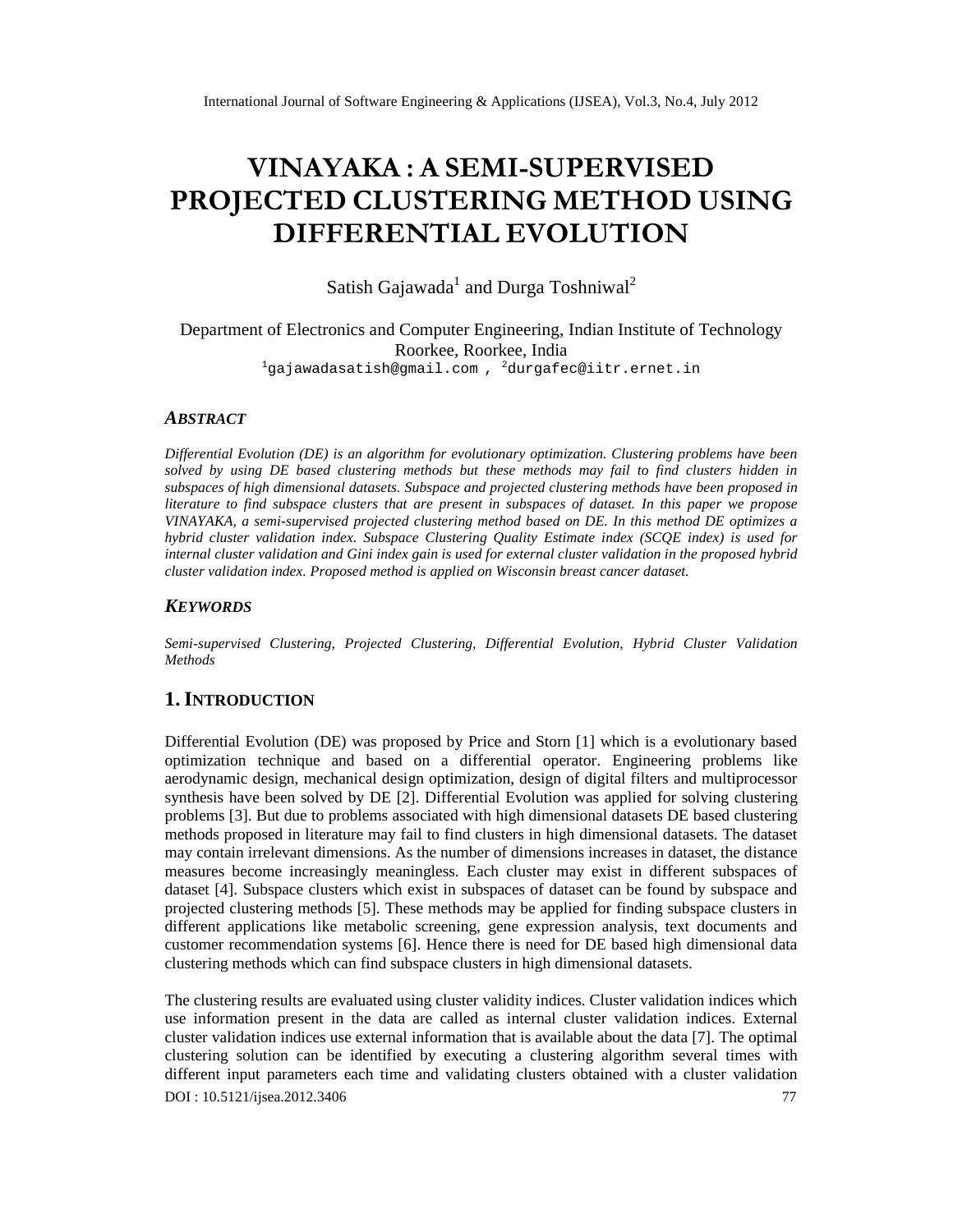index. The optimal clustering solution is the one which has the best value for cluster validation index [8]. Various cluster validation indices were defined in literature [9-12]. There exists no best cluster validation index which always gives better result compared to other indices. Better results can be obtained by fusion of various cluster validation indices compared to using single cluster validation index for getting optimal clustering solution. Internal validation indices like Davies-Bouldin index and Dunn index can be fused to validate clustering solutions for obtaining optimal clustering solution [13]. Using fusion of internal validation indices can give better results but available external information about the dataset is not used in the validation of clustering solution. Hybrid cluster validation indices are based on internal and external cluster validation indices. These indices use the available external information in the validation process in addition to intrinsic information present in the data [15].

Impurity of certain split in decision trees was measured in literature by using impurity measures like gini index, entropy index, classification error index and information gain ratio index. Gini index, Entropy index and Classification error index can be used in the gain criterion defined in [14] to get Gini gain index, Information gain index and Classification error gain index respectively. The quality of clustering solutions can be evaluated using these impurity measures [15].

Many cluster validation techniques are designed for evaluating clustering quality of full dimensional clustering methods. These techniques find difficulty to evaluate the clustering quality of subspace and projected clustering methods which find clusters present in subspaces of datasets. Subspace Clustering Quality Estimate index (SCQE index) was proposed in literature to evaluate the clustering quality of clustering methods which finds subspace clusters. SCQE index was defined based on Davies-Bouldin index [16].

In this paper we propose a hybrid cluster validation index for high dimensional datasets using SCQE index for internal cluster validation and Gini index gain for external cluster validation. We also propose a semi-supervised clustering method where DE optimizes the proposed hybrid cluster validation index.

The remainder of the paper is organized as follows: Related work is given in Section 2. Section 3 explains proposed work. Section 4 includes results and discussion. Conclusions are made in Section 5.

# **2. RELATED WORK**

Differential Evolution (DE) was applied for clustering by Das et al. [3]. In [17] document clustering was performed by using DE. Sudhakar et al. [18] clustered image datasets with DE. A comparision of data clustering by Particle swarm optimization (PSO) and DE techniques was made by Sai Hanuman et al. [19]. Simulation results showed that DE could provide better performance compared to PSO.

Due to various problems associated with clustering of high dimensional datasets the above given methods tend to fail for these datasets. Hence subspace and projected clustering methods were proposed to overcome the problems associated with clustering of high dimensional datasets. Approaches which start from full dimensional space to find relevant attributes of cluster are known as top-down approaches [6]. PROCLUS [20] randomly selects set of points from input dataset. A set of scattered medoids are obtained from the randomly selected points. Subspace is determined for each medoid and points are assigned to the medoids based on subspace identified. Clustering quality is increased by replacing the bad medoids with new medoids. This replacement of medoids is performed as long as quality of clustering increases. Clusters identified are used for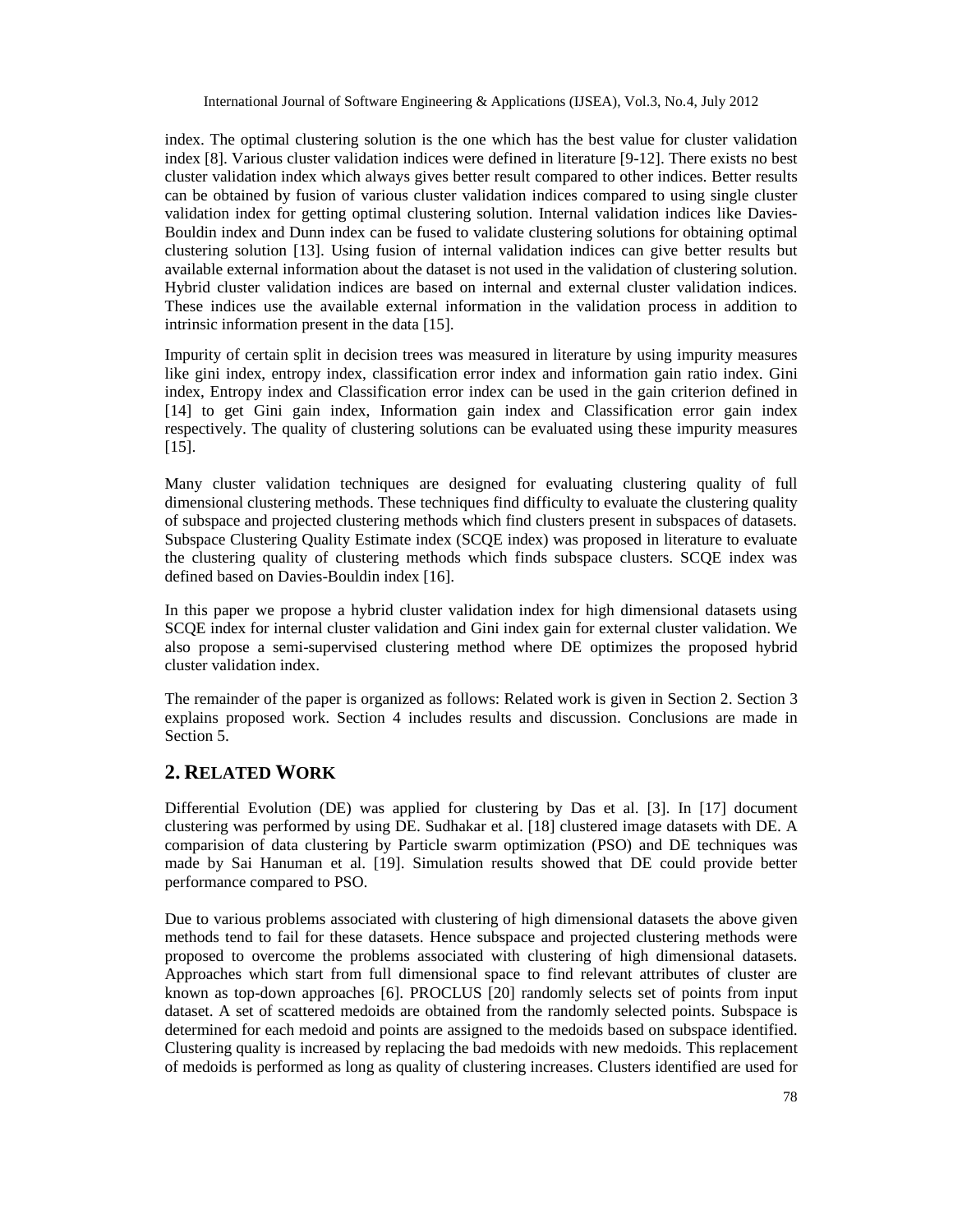finding relevant dimensions again. Reassignment of points to medoids is done based on relevant dimensions found. DOC [21] selects tentative cluster members and an arbitrary point for the cluster. Relevant attributes for cluster are identified by using projections of tentative cluster members and projection of selected arbitrary point on attributes. The procedure for finding single cluster is repeated several times and cluster with highest quality is taken. The other projected clusters are found in similar way. A specialized distance measure is used in PreDeCon [22]. Each point is associated with separate weights for all attributes. Relevant attributes are found by using variance of the points in a full-dimensional -neighborhood. Relevant attributes are given weight *k>>*1 and the other attributes are given weight 1. Clusters are then identified by using a full dimensional density based clustering method.

Cluster validation techniques were used for predicting the number of clusters in the dataset. The number of clusters in cancer tumor datasets is estimated by Bolshakova et al. [23]. The prediction of number of clusters was improved by a weighted voting technique. The number of clusters in artificial datasets was examined by Dimitriadou et al. [24] using 14 cluster validation indices. A new method to estimate number of clusters in the dataset was developed by Dudoit et al. [25]. A review of cluster validity measures available in literature was presented by Halkidi et al. [26]. A comparision of various internal and external validation indices was made by Erendira Rendon et al. [7]. Satish et al. [27] used Genetic algorithm to find optimal level of cutting the dendrogram obtained by hierarchical clustering on input dataset. A document clustering method based on cluster validation was presented by Zheng-Yu Niu et al. [28]. Multiple internal cluster validation indices was used by Krzysztof Kryszczuk et al. [13] to estimate the number of clusters. Significant gains in accuracy in estimating the number of clusters was obtained by fusion of multiple cluster validation indices. A weighted rank aggregation of various cluster validation measures was performed by Pihur et al. [29] using a Monte Carlo approach. Demiriz et al. [30] proposed a hybrid index based on gini index and Davies-Bouldin (DB) index. An effective framework based on clustering and classification was proposed by Patil et al [31]. Labels have been assigned through clustering. The noise points were eliminated by matching assigned labels with given labels in the pre-process step. Promising classification accuracy was obtained by proposed framework as compared to other methods found in literature. Classification accuracy of classifier can be improved by using internal information present in the data [31]. Hence the results of clustering methods which use external information for validation purposes can be improved by using the validation methods which are based on internal information about the data. A cluster validation metric known as Subspace Clustering Quality Estimate metric (SCQE metric) for evaluating subspace clusters was proposed by Urszula Markowska-Kaczmar et al. [16] as it is difficult to use cluster validation techniques designed for full dimensional clusters to evaluate subspace clusters.

# **3. PROPOSED WORK**

In this section proposed VINAYAKA method is explained. Figure 1 shows the VINAYAKA method. Equation (1) shows proposed hybrid cluster validation index for evaluating subspace clusters obtained from proposed projected clustering method. W1 represents the weight given to internal cluster validation component and W2 represents the weight given to external cluster validation component. SCQE was proposed in [16] for evaluating quality of subspace clusters obtained from subspace clustering methods. Gain obtained from Gini index can be used for finding impurity of certain split in decision trees [14]. This gain criterion can be used for external cluster validation [15]. In the proposed hybrid SCQE-Gini Gain index, the evaluation of clustering solution is based on SCQE index and Gini Gain index. Similarly, we can obtain other hybrid cluster validation methods for evaluating quality of subspace clusters present in subspaces of high dimensional datasets.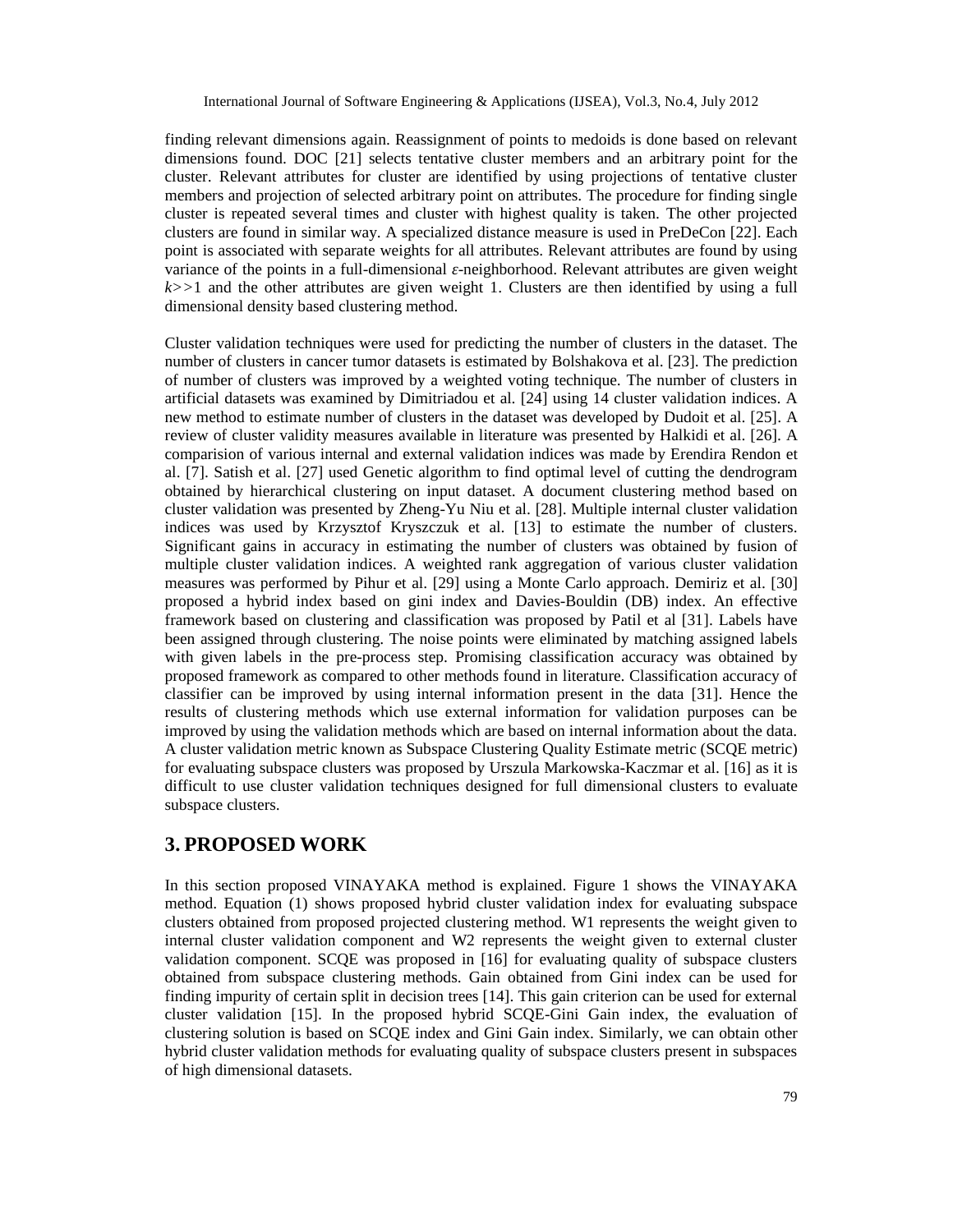$SCQE-Gini Gain index = W1*SCQE index + W2*Gini Gain index$  (1)

From Figure 1 we can observe that DE finds optimal centers of subspace clusters by optimizing a hybrid cluster validation index. In the fitness function, clusters are obtained by identifying relevant attributes based on neighbourhood of cluster centers and assignment of points to centers using relevant attributes found. Clusters obtained are used for finding relevant attributes again and re-assignment of points is done based on relevant attributes found to obtain subspace clusters. The subspace clusters obtained are validated using proposed hybrid cluster validation index. The value of hybrid cluster validation index is taken as fitness value of the vector. The algorithm returns optimal cluster centers of subspace clusters after termination.

Generate initial population Evaluate below six steps for each vector to obtain fitness values Find neighbourhood of cluster centers Identify relevant attributes of clusters Assign points to cluster centers using relevant attributes found in above step Use clusters identified in above step to find relevant attributes of clusters Reassign points to cluster centers using relevant attributes identified in above step Hybrid subspace cluster validation: a) Find SCQE index b) Find Gini gain index using class labels c) Fitness=  $W1*(SCQE index) + W2*(Gini gain index)$ **LOOP** until termination condition reached Get mutated vector Get trial vector Evaluate below six steps for each trial vector to obtain fitness values Find neighbourhood of cluster centers Identify relevant attributes of clusters Assign points to cluster centers using relevant attributes found in above step Use clusters identified in above step to find relevant attributes of clusters Reassign points to cluster centers using relevant attributes identified in above step Hybrid subspace cluster validation: a) Find SCQE index b) Find Gini gain index using class labels c) Fitness=  $W1*(SCQE index) + W2*(Gini gain index)$ Replace target vector with trial vector if trial vector has better fitness value **END LOOP RETURN** optimal subspace cluster centers

Figure 1. The proposed VINAYAKA method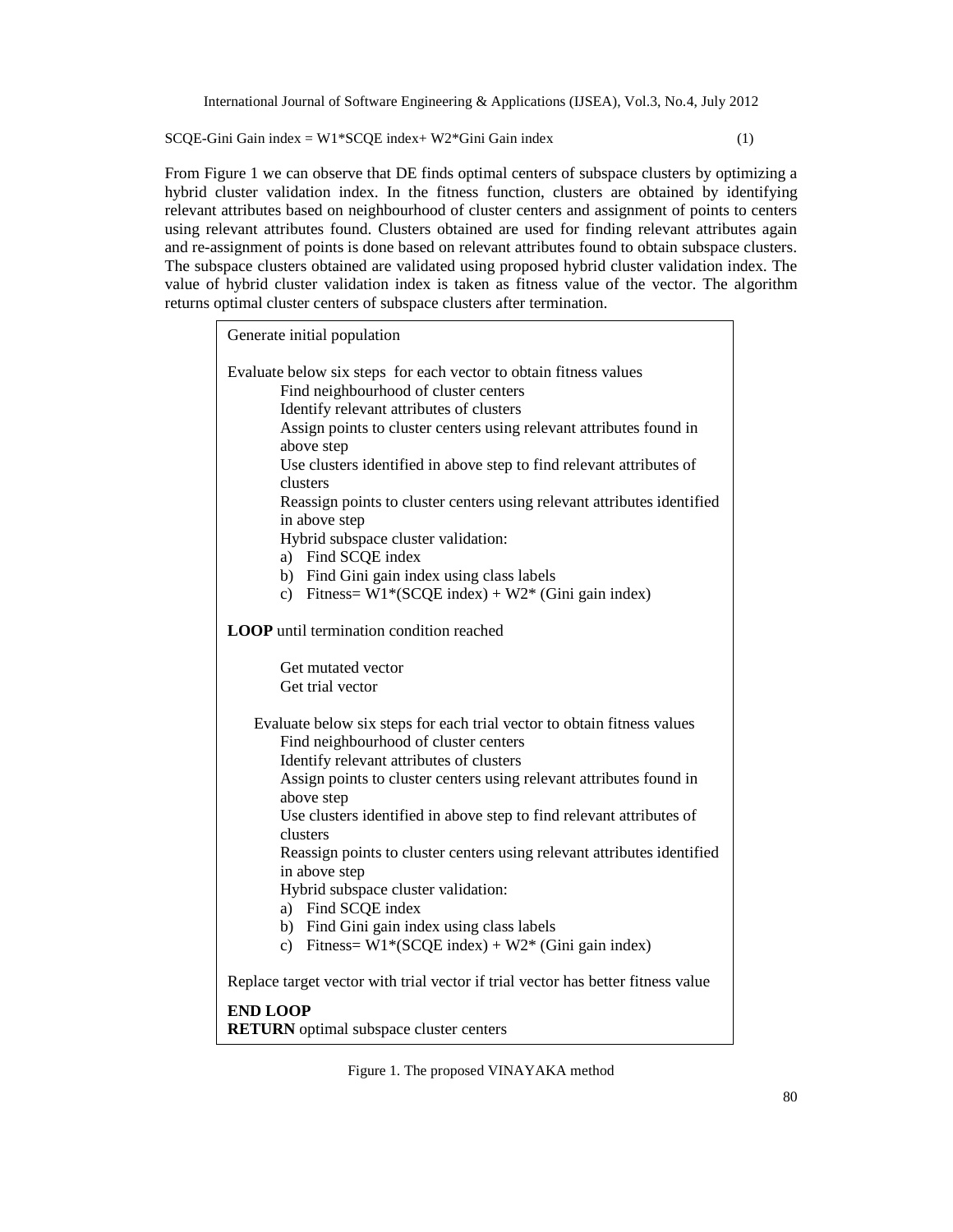### **4. EXPERIMENTAL RESULTS**

In this section we present the results obtained for some synthetic datasets with a hybrid cluster validation index proposed in [15]. We also present the results obtained for Wisconsin breast cancer data [32] with proposed method.

k-means clustering has been used to obtain clustering solutions from synthetic datasets. The clustering solutions obtained for various values of number of clusters parameter are validated with a hybrid cluster validation index and an internal validation index. First dataset is organized into 15 clusters in 3 dimensional space. Each cluster is given a separate class label. Hence there are 15 classes in the first dataset. There are 5 groups of 3 close clusters in the dataset. Second dataset is created by giving a single class label to each group of 3 close clusters. So, second dataset has 5 labels because there are 5 groups each of which is given a separate class label. Class labels have been assigned to only a part of the datasets because complete external information may not always be available. Both datasets contain labelled data part and unlabelled data part. Internal index has been calculated using all points in the dataset. External index has been calculated using labelled data part of the dataset. Results have been obtained using Dunn index and hybrid Dunn-CEGR index [15] with equal weights on two datasets. Results obtained are discussed below.

Figure 2 shows the index plot of Dunn index for both the datasets. As both datasets differ only in class labels Dunn index plot will be same for both the datasets. Figure 3 shows the index plot of dataset 1 with hybrid Dunn-CEGR index. Figure 4 shows the index plot of dataset 2 with hybrid Dunn-CEGR index.

Table 1 shows optimal number of clusters obtained with Dunn index and hybrid index when applied on two datasets. Table 1 is created by taking minimum (optimal values) of cluster validation index values. These optimal index values can be obtained from figures Figure 2 to Figure 4.



Figure 2**.** Index plot of dataset 1 and dataset 2 with Dunn index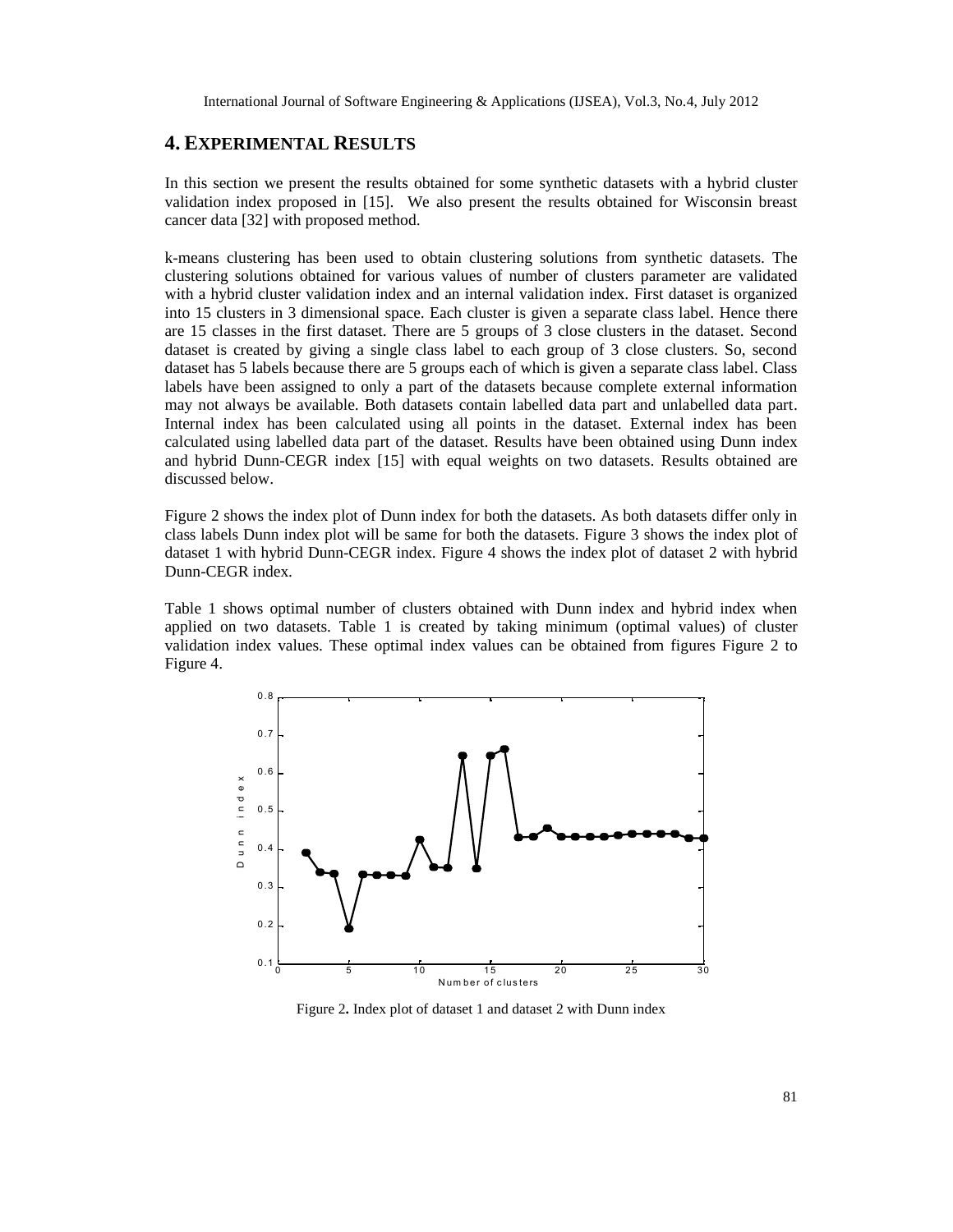International Journal of Software Engineering & Applications (IJSEA), Vol.3, No.4, July 2012

| Dataset / index | Dunn index | <b>Hybrid Dunn-CEGR</b><br>index |
|-----------------|------------|----------------------------------|
| Dataset 1       |            |                                  |
| Dataset 2       |            |                                  |

Table 1. Optimal number of clusters obtained

From Table 1 we can observe that Dunn index gave 5 clusters as optimal for both datasets. This is because there are 5 groups of 3 close clusters and we get 5 clusters by clubbing 3 close clusters to a single cluster and Dunn index value is optimal at 5 clusters. Result obtained by Dunn index is correct for dataset 2. For dataset 1 difference between expected result (15 clusters) and obtained result (5 clusters) is 10 clusters. Hybrid Dunn-CEGR index gave 14 clusters for dataset 1 and hence error in number of clusters is just 1 cluster. For dataset 2 hybrid index gave correct result of 5 clusters. This is because we are using some class labels available for cluster validation in addition to Dunn index.



Figure 3. Index plot of dataset 1 with hybrid Dunn-CEGR index



Figure 4. Index plot of dataset 2 with hybrid Dunn-CEGR index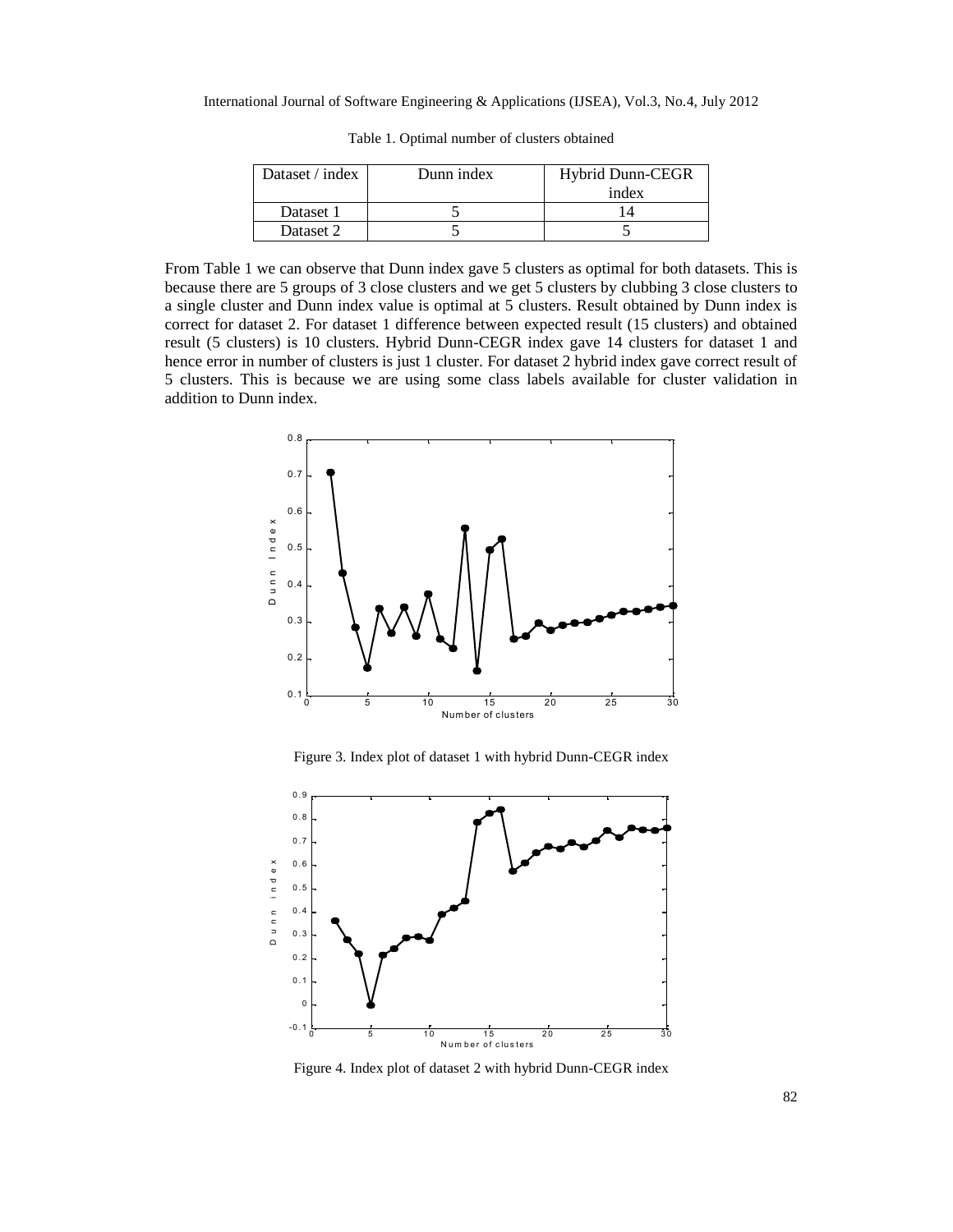Both datasets used differ only in class labels. When there are group of close clusters in the dataset then all these close clusters may be clubbed and considered as single large cluster or each cluster in the group of close clusters can be considered as separate cluster. But using only internal information present in the dataset will give same result for both cases. Hence using little external information available for cluster validation in addition to internal information present in data can give different result for both cases.

Table 2. Matching points between output and input clusters of Wisconsin breast cancer data for average subspace dimensions 6

| Cluster |                       |                 |
|---------|-----------------------|-----------------|
|         | $\Lambda \cap \Gamma$ | --              |
|         |                       | $\sim$ 1 $\sim$ |

Table 3. Relevant dimensions of output clusters of Wisconsin breast cancer data

| Output | Dimensions    |
|--------|---------------|
|        | 2,3,4,5,6,8,9 |
|        | 2,3,5,6,9     |

The clusters obtained by using VINAYAKA method are referred as output clusters and clusters present in the dataset are referred as input clusters. Table 2 shows matching points between output clusters  $\{1, 2\}$  and input clusters  $\{A, B\}$  of Wisconsin breast cancer data for 6 average subspace dimensions. Input clusters A and B correspond to two classes present in Wisconsin breast cancer data. Each row has a large value compared to other value which shows that each output cluster matched to input cluster present in the data. Output cluster 1 matched to input cluster A and output cluster 2 matched to input cluster B. Output cluster 1 contains 22 misclassified points and output cluster 2 contains 9 misclassified points.

Table 3 gives the relevant dimensions of output clusters identified by using proposed method for Wisconsin breast cancer data for average number of subspace dimensions 6. First output cluster has relevant dimensions  $\{2,3,4,5,6,8,9\}$  and second output cluster has relevant dimensions  ${2,3,5,6,9}.$ 

## **5. CONCLUSIONS**

In this paper we proposed VINAYAKA, a semi-supervised projected clustering method using Differential Evolution optimization technique. We also proposed a hybrid cluster validation index for evaluating quality of subspace clusters obtained from projected clustering methods. In the VINAYAKA projected clustering method, DE obtains optimal cluster centers of subspace clusters by optimizing a hybrid cluster validation index. The hybrid cluster validation index proposed in this paper is based on SCQE index and Gini Gain index. The proposed semisupervised projected clustering method is applied on Wisconsin breast cancer dataset to find subspace clusters present in this dataset. It has been observed that 95.46 percentage of points in the dataset are correctly classified based on subspace clusters identified by using VINAYAKA method. Our future work includes creation of several new classification methods based on semisupervised projected clustering method proposed in this work.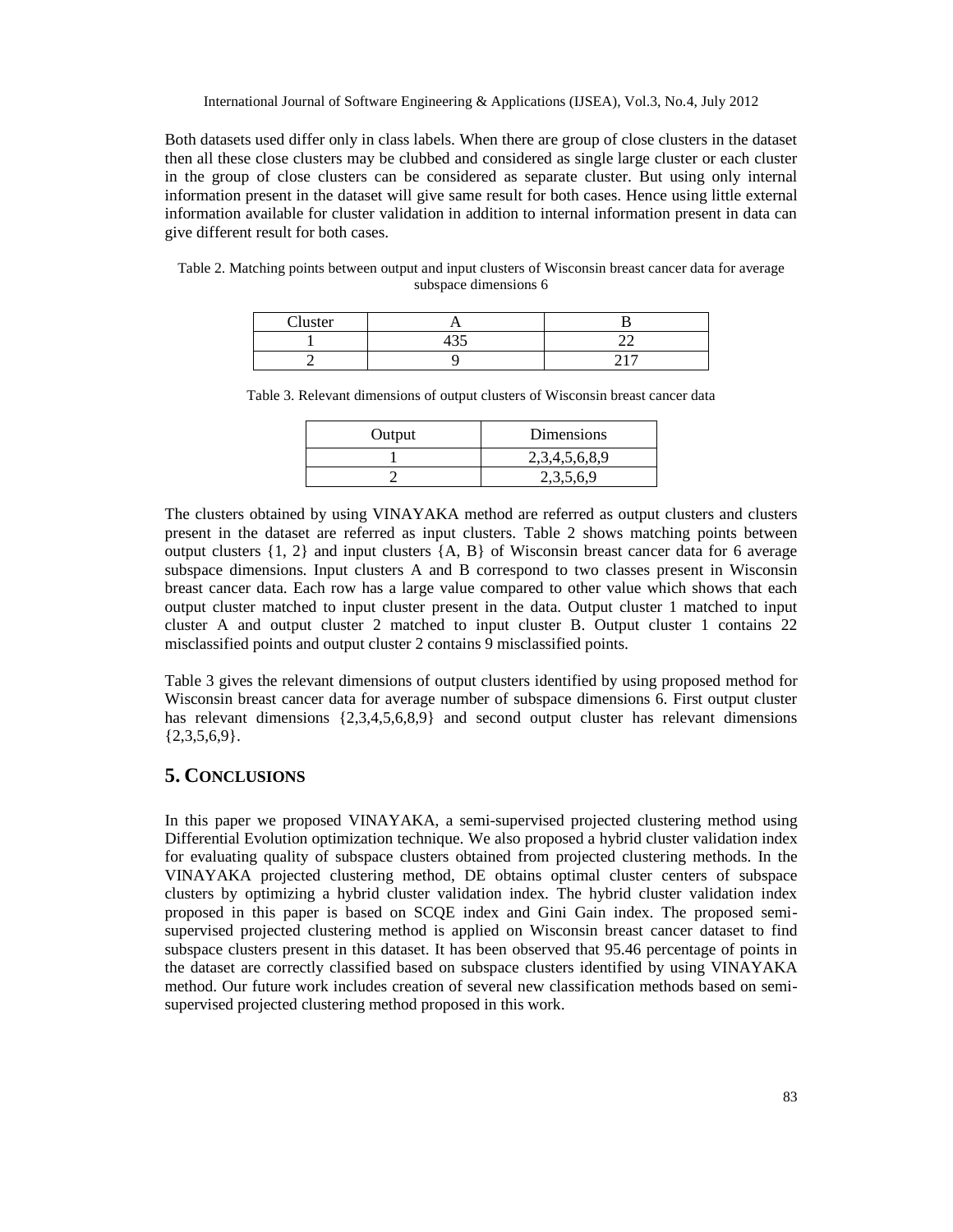#### **ACKNOWLEDGEMENTS**

The corresponding author of this paper would like to thank everyone who encouraged him during the research work.

#### **REFERENCES**

- [1] R. Storn, and K. Price, "Differential Evolution a Simple and Efficient Heuristic for Global Optimization over Continuous Spaces," Journal of Global Optimization, Kluwer Academic Publishers, Vol. 11, 1997, pp. 341 - 359.
- [2] Zhihua Cai, Wenyin Gong, Charles X. Ling, and Harry Zhang, "A clustering-based differential evolution for global optimization," Applied Soft Computing, Volume 11, Issue 1, January 2011, pp. 1363-1379.
- [3] S. Das, A. Abraham, and A. Konar, "Automatic Clustering Using an Improved Differential Evolution Algorithm," IEEE Transactions On Systems, Man, And Cybernetics—Part A: Systems And Humans, Vol. 38, No. 1, 2008, pp. 218-237.
- [4] L. Parsons, E. Haque, and H. Liu, "Subspace clustering for high dimensional data: A review," SIGKDD Explor, Vol. 6, 2004, pp. 90-105.
- [5] G. Moise, A. Zimek, P. Kroger, H.P. Kriegel, and J. Sander, "Subspace and projected clustering: experimental evaluation and analysis," Knowl. Inf. Syst., Vol. 3, 2009, pp. 299-326.
- [6] H.P. Kriegel, P. Kroger, and A. Zimek, "Clustering high-dimensional data: A survey on subspace clustering, pattern-based clustering, and correlation clustering," ACM Trans. Knowl. Discov. Data., Vol 3, 2009, pp. 1-58.
- [7] ErendiraRendon, Itzel Abundez, Alejandra Arizmendi, Elvia M. Quiroz, "Internal versus External cluster validation indexes," International Journal of Computers and Communications, Vol. 5, No. 1, 2011, pp. 27-34.
- [8] Bolshakova, N., Azuaje, F., "Machaon CVE: cluster validation for gene expression data," Bioinformatics, Vol. 19, No. 18, 2003, pp. 2494-2495.
- [9] Rousseeuw, P. J., "Silhouettes: a graphical aid to the interpretation and validation of cluster analysis," J. Comp App. Math, Vol. 20, 1987, pp. 53-65.
- [10] Dunn, J., "Well separated clusters and optimal fuzzy partitions," J. Cybernetics, Vol. 4, 1974, pp. 95-104.
- [11] Davies, D.L., Bouldin, D.W., "A cluster separation measure," IEEE Transactions on Pattern Recognition and Machine Intelligence, Vol. 1, No. 2, 1979, pp. 224-227.
- [12] Hubert, L., Schultz, J., "Quadratic assignment as a general data-analysis strategy. British Journal of Mathematical and Statistical Psychologie," Vol. 29, 1976, pp. 190-241.
- [13] Krzysztof Kryszczuk, Paul Hurley, "Estimation of the number of clusters using multiple clustering validity indices," MCS 2010, LNCS 5997, 2010, pp. 114-123.
- [14] Pang Ning Tan, Michael Steinbach, Vipin Kumar. Introduction to Data Mining. Pearson Education, 2009.
- [15] Satish Gajawada and Durga Toshniwal, "Hybrid Cluster Validation Techniques," Proceedings of the Second International Conference on Computer Science, Engineering & Applications (ICCSEA 2012), 2012, pp 267-273.
- [16] Urszula Markowska-Kaczmar and Arletta Hurej, "Evaluation of Subspace Clustering Quality," HAIS 2008, LNAI 5271, 2008, pp. 400–407.
- [17] A. Abraham, S. Das, and A. Konar, "Document Clustering Using Differential Evolution," IEEE Congress on Evolutionary Computation, 2006, pp. 1784 – 1791.
- [18] G. Sudhakar, Polinati Vinod Babu, Suresh Chandra Satapathy, and Gunanidhi Pradhan, "Effective Image Clustering with Differential Evolution Technique," Int. J. of Computer and Communication Technology, Vol. 2, No. 1, 2010, pp. 11-19.
- [19] A. Sai Hanuman, Dr. A. Vinaya Babu, Dr. A. Govardhan, and Dr. S. C. Satapathy, "Data Clustering using almost parameter free Differential Evolution technique," International Journal of Computer Applications, Vol. 8, No. 13, October 2010, pp. 1–7.